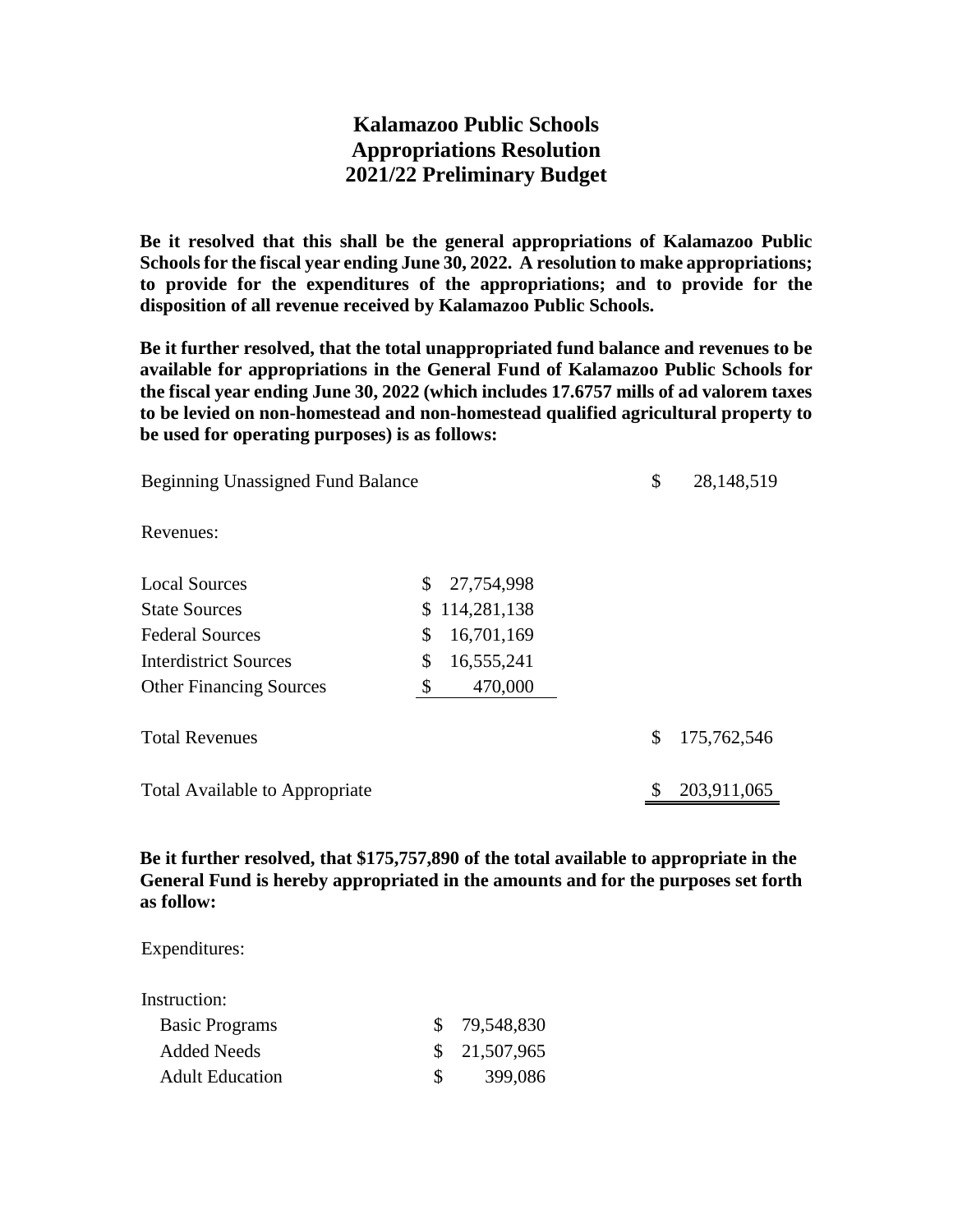| <b>Instructional Support Services:</b>     |                |              |
|--------------------------------------------|----------------|--------------|
| <b>Pupil Support</b>                       | S.             | 14,621,944   |
| <b>Instructional Staff Support</b>         | \$             | 11,346,051   |
| School Administration                      | \$             | 9,892,842    |
| <b>Non-Instructional Support Services:</b> |                |              |
| General Administration                     | \$             | 1,156,351    |
| <b>Business Services</b>                   | $\mathbb{S}^-$ | 1,944,450    |
| <b>Operations and Maintenance</b>          |                | \$15,985,309 |
| Transportation                             |                | \$10,220,905 |
| <b>Other Central Services</b>              | \$             | 5,339,355    |
| <b>Athletics</b>                           | \$             | 1,593,801    |
| <b>Community Services</b>                  | \$             | 1,217,318    |
| Debt Service                               | $\mathbb{S}^-$ | 161,000      |
| Capital Outlay                             | \$             | 822,683      |

Total Expenditure Appropriation \$ 175,757,890

**Be it further resolved, that the total unappropriated fund balance and revenues to be available for appropriations in the Special Revenue Fund of Kalamazoo Public Schools for the fiscal year ending June 30, 2022 is as follows:**

| <b>Beginning Restricted Fund Balance</b> |                 | \$<br>2,799,395  |
|------------------------------------------|-----------------|------------------|
| Revenues:                                |                 |                  |
| <b>Local Sources</b>                     | \$<br>183,952   |                  |
| Student/School Activity Income           | \$<br>900,000   |                  |
| <b>State Sources</b>                     | \$<br>302,090   |                  |
| <b>Federal Sources</b>                   | 8,893,119<br>\$ |                  |
| <b>Total Revenues</b>                    |                 | \$<br>10,279,161 |
| <b>Total Available to Appropriate</b>    |                 | \$<br>13,078,556 |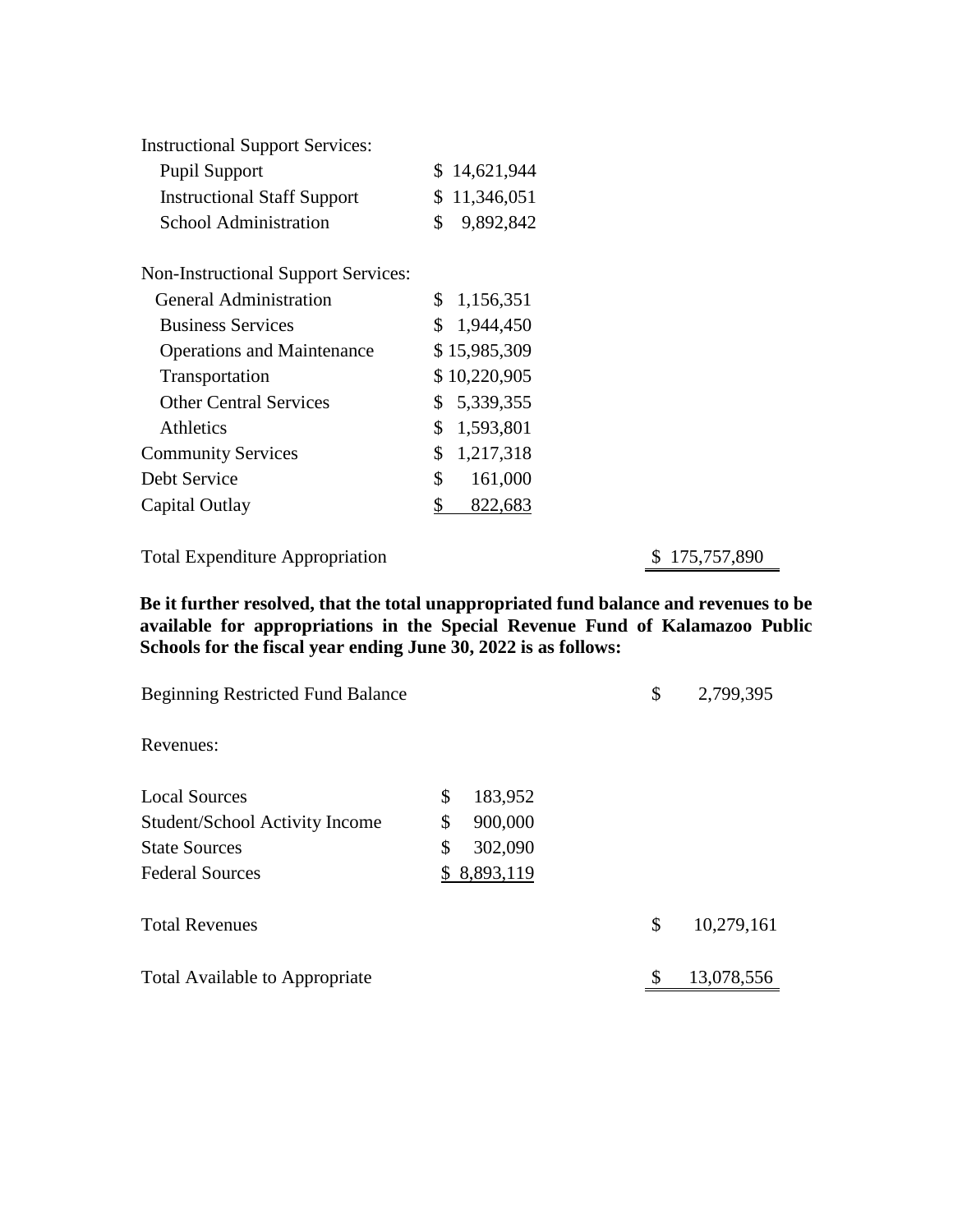**Be it further resolved, that \$10,259,161 of the total available to appropriate in the Special Revenue Fund is hereby appropriated in the amounts and for the purposes set forth as follow:**

Expenditures:

| <b>Salaries</b>                  | \$2,159,538   |
|----------------------------------|---------------|
| <b>Benefits</b>                  | \$1,104,853   |
| <b>Purchased Services</b>        | 582.967<br>\$ |
| Supplies                         | \$3,500,204   |
| Capital Outlay                   | 625,000<br>\$ |
| <b>Student/School Activities</b> | 900,000<br>S  |
| Other                            | 916,599<br>\$ |
| <b>Other Financing Uses</b>      | 470,000       |

Total Expenditure Appropriation  $\frac{$}{2}$  10,259,161

**Be it further resolved, that the total unappropriated fund balance and revenues to be available for appropriations in the Debt Retirement Fund (which includes 8.20 of extra voted debt retirement tax for the purpose of capital projects) of Kalamazoo Public Schools for the fiscal year ending June 30, 2022 is as follows:**

| <b>Beginning Restricted Fund Balance</b> |               | \$<br>4,879,871    |
|------------------------------------------|---------------|--------------------|
| Revenues:                                |               |                    |
| <b>Local Sources</b>                     | \$23,341,834  |                    |
| <b>State Sources</b>                     | \$<br>686,153 |                    |
| <b>Federal Sources</b>                   | 359,538<br>\$ |                    |
| <b>Total Revenues</b>                    |               | \$<br>24,387,525   |
| <b>Total Available to Appropriate</b>    |               | \$<br>29, 267, 396 |

**Be it further resolved, that \$23,383,269 of the total available to appropriate in the Debt Retirement Fund is hereby appropriated in the amounts and for the purposes set forth as follow:**

Expenditures: